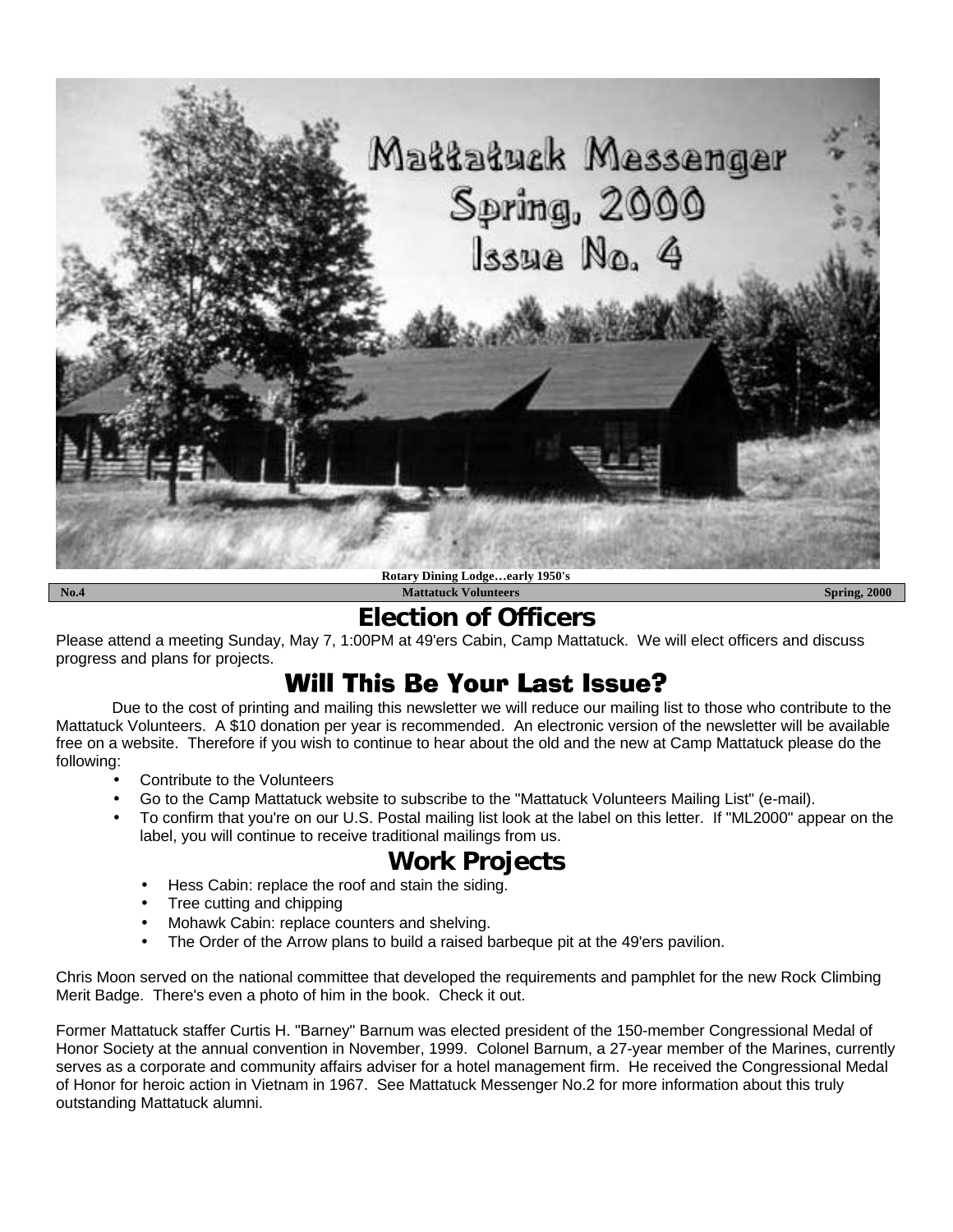#### **No.4 Page 2** Spring, 2000

## Trail Blazer **Raffael "Pop" Carozza**



We had so much fun at camp. Swimming, boating, archery, snipe hunts, campfires, earning badges, singing in the dining hall. While hustling from one activity to the next we would often cross paths with a little old man toiling away in the summer heat. He worked steadily and deliberately. Raffael "Pop" Carozza worked at Camp Mattatuck for over 16 years. While the drinking fountain near the swimming area and the fireplaces in the picnic grove are gone, most of his work still stands. He built the pillars on the entry road to hold Ken Conrad's Kachina dolls. The stone bridges over the brooks on the path around the pond, and the pillars at the Order of the Arrow circle are Pop's work. Mr. Carozza built the altar for the old outdoor chapel, which was dedicated the Carozza Chapel in '65. His last major project, the stone wall on the hill behind the swimming area, was built in 1968.

A native of Carlantino, Foggia, Italy, Pop came to this country through Ellis Island at the age of 16 in 1902. He married Annunziata Iannantuoni, lived in the Bronx, and began digging ditches for twenty-five cents an hour. Later he moved to Waterbury where he and his

wife ran a grocery store. Later he worked for M.J.Daley putting asbestos on pipes in schools and factories across the country. He also worked for John's Manville in Hartford doing similar work. He was once injured in a fall and was unemployed for years.

Two of his daughters married professional Scouters, Ed Tomasi and Carl Bovay. Pop visited Mattatuck, loved it, and decided to work as a volunteer to make it even better. When he wasn't working at Mattatuck he was following his sons-in-law to Camp Sequassen in New Hartford or Camp Squanto in Massachusetts.

Next time you see Bob Kiessling ask him about the time he was assigned to working with Pop. They were

building the chapel, and Pop would send him down the steep hill to the lake to get water...with a wheel barrel! Pop got really upset when Bob returned with only a partial load.

Pop's grandson Jim Trainor recalls the pillars Pop built at camp Squanto. The walk to the waterfront and amphitheater was down a long series of steps covering a couple of hundred feet. Pop built stone posts, similar to our OA pillars, lining the stairway. Kerosene pots on these structures would light the path to the amphitheater. Every day when the Scouts came out of swimming, they were required to carry a large stone up the stairs and leave it at a red flag Pop would have planted in the dirt along the walkway. God help the Scout who came up from the water empty-handed!



A front-page article in the July 24, 1965 Waterbury American best describes Pop's most important contribution to camp; "instilling in the young Scouts the fine example of energy, willingness, and love he displays every day". Pop Carozza passed away July 14, 1970, a few months shy of his 85<sup>th</sup> birthday. His legacy lives on. Great-grandson John Trainor is an Eagle Scout and served on the Mattatuck Staff. Greatgrandsons Pat and Christopher Trainor are Scouts in Troop 5, Middlebury and camp at Mattatuck in the summer.

## **Campmaster Corps**

From September through June, weekend campers at Mattatuck are greeted by a volunteer serving as "Campmaster". Members of the Campmaster corps, led by Alan Colangelo, greet troops, check permits, and provide information about camp. They check in with the campers from time to time during the weekend, may help with program if asked, and check the groups out, ensuring that camp is left in good condition. The Babson Health Lodge is winterized to accommodate Campmasters. These volunteers provide a valuable service to camp, and troops are encouraged to give them their utmost cooperation. Among the Campmasters are Darryl Andrews, Bob Boutot, Alan Colangelo, Jim Doback, Joe Gannon, Dick Lenkowski, Paul Lukens, Chris Moon, Bill Pizzano, Ron Plourde, Rob Reed, and Frank Rodrigues.

### **Have a story to tell? Have a suggestion for a future article? Your input into this newsletter is most welcome. Contact Joe LeClair, 108 Chipper Road, Waterbury, CT 06704** *ileclair@snet.net.*

*Next Issue…a classic tale from Paul Bernetsky!*

**Come to the membership meeting Sunday, May 7, 1 PM at 49'ers Cabin near Volleyball Court.**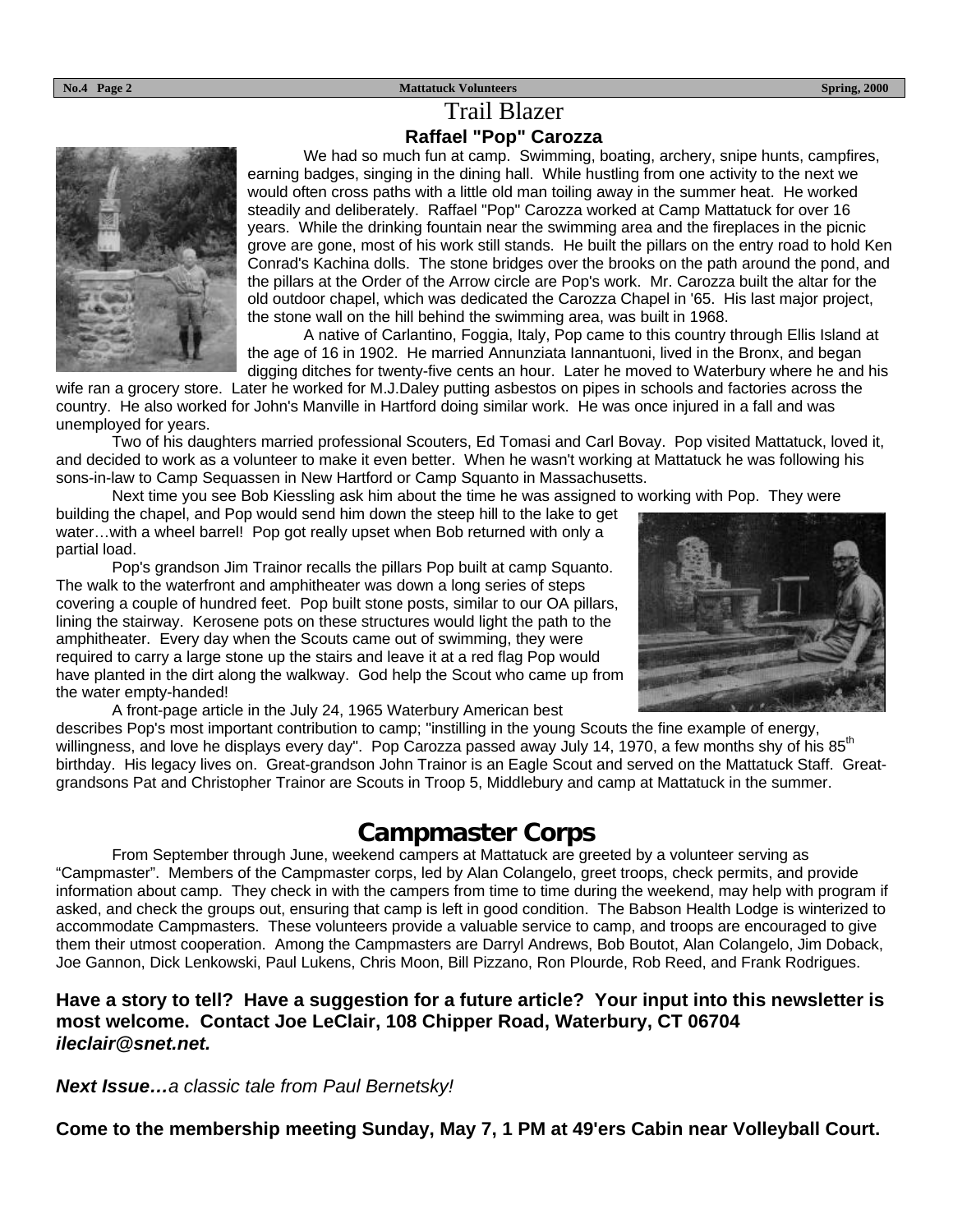#### **No.4 Page 3** Spring, 2000

## **Where Is He Now? Paul Bernetsky**



I began my camp staff days in 1976 after experiencing the most embarrassing moment in my fifteen-year-old life: performing a magic trick in front of hundreds of parents and scouts as a camper with Troop 450 Watertown. The "cut and restored rope trick" was the most dramatic act during the campfire because the "assistant" that helped cut the rope unfortunately cut his face open with his knife at the same time! There was blood everywhere! The assistant came out of the incident OK, but that ended my magic career and started my new one as a Camp Mattatuck CIT and future staff member.

In the summer of 1977 I worked my first full summer in the handicraft "Tuttle Lodge" with Paul Hoffman. There were two "Pauls" upstairs and two "Bobs" downstairs, Ranger Bob Herbert and Bob Morgan of Woodbury. My tent mate was Dave "Bill Grogan's Goat" Kendall of Simsbury. It was an unforgettable summer.

From 1978 through 1986 my summers were spent working in "Central" as Trading Post Clerk, TP Manager, Asst. Business Manager (under the legend Fran Morrow) and finally Business Manager/Asst. Camp Director 1981 until 1986. My claim to fame during my tenure as Business Manager was being able to impersonate Tom Horan's sing song-like greeting and Scottish Bagpipe marching tune he was famous for humming. I could even fool Jean Horan! I had fun using this special talent at opportune times around staff members…Tom once remarked that I did *him* better then he did! I also developed the keen understanding of when and when *not,* to approach Tom about specific problems or issues. Broken LL. Bean pipes, pens, pencils, glasses and flashlights made their way through the air on more than one occasion…

In between summers (following staff buddy Francis Kennedy to New Haven) I earned a BA from Southern Connecticut State University and a MSW from Fordham University.

Being towed around Lake Kenosha wearing a tuxedo and playing the piano on the raft prior to the final campfire in 1986 was my final act as a Mattatuck staff member.

In 1986 I entered the professional service of the BSA and worked in my home district – the Blue Trail District from 1986 to 1988. In 1988 I was promoted to Senior DE, Tunxis District. During the years 1987 through 1989 I served as Camp Director at Camp Tadma's Cub & Webelos Resident Camp.

My best move was marrying Bridget in 1989. We moved to Providence, RI within one year. My career in the Boy Scouts continued in the Narragansett Council where I served as Senior District Executive M/P and Reservation Director of Yawgoog Scout Reservation for three years. (Two of our sons were born while we were at camp). I served as field director in the Greater Pittsburgh Council until July 1995 when I was called to serve the Great Master of all good scouts.

I am the co-founder and Executive Director of a Catholic young adult lay missionary organization called Youth for the Third Millennium (YTM). YTM helps to serve bishops and pastors across the country in revitalizing parish life. Young adults ages 16 –30 volunteer their time by going on weekend or weeklong missions to work with youth and families. Teams of lay missionaries visit parish families, run retreats, provide testimonies about their faith, run workshops for the youth groups, etc. We now have over 1600 trained lay missionaries that have worked in 27 states and 4 countries since we started in July 1995. Priests from the Legionaries of Christ (seminary in Cheshire) serve as chaplains and help the pastors during the parish missions. This idea for YTM came after Pope John Paul II challenged young people during World Youth Day in Denver in 1993. He asked them to do something with their gifts and talents to help the Church. Our National Office is in Bethesda, Maryland. I have a great full-time staff that coordinates the missions, training programs and administration. I spend a great deal of my time making new contacts and raising funds to keep the organization going. All of the skills developed with the BSA are coming into use as the director of YTM. I never envisioned being the national director of a Catholic youth organization. I have been blessed with some wonderful opportunities and continue to see Scouting friends as I travel throughout the country.

You never know when you will run into a scouting friend. I was at a black-tie dinner at the Waldorf Astoria in New York City three years ago when I look across the crowd and see Terry Moody, former Scoutmaster with Troop 480 Woodbury!

During our ten years Bridget and I have had five children: Andrew, age 9; Daniel, age 7; Peter, age 5; Julia age 2 and our newest arrival Lucy four months. We are home schooling our children and enjoy being in Maryland, but miss being close to family and friends in Connecticut.

Tom Horan gave me a chance when I was a husky, 15 year-old to take on responsibility for a job I never thought I could do. The staff of Mattatuck helped me build the confidence to take on greater challenges each week and each summer. I now am in a position to do the same thing for other young adults. It is a great privilege that cannot be taken lightly. Tom never took it lightly. When you give of yourself unselfishly, the return is infinite. Scouters who have not served on staff, but give of their time can still empathize with this ideal. All of the present and former staff gave their all each day during those long summer days. We have gained so much. If we had our lives to live over again, we would not change one minute of those times at Camp Mattatuck (with maybe the exception of a magic trick during a parent's night campfire…). 'Til we meet again.